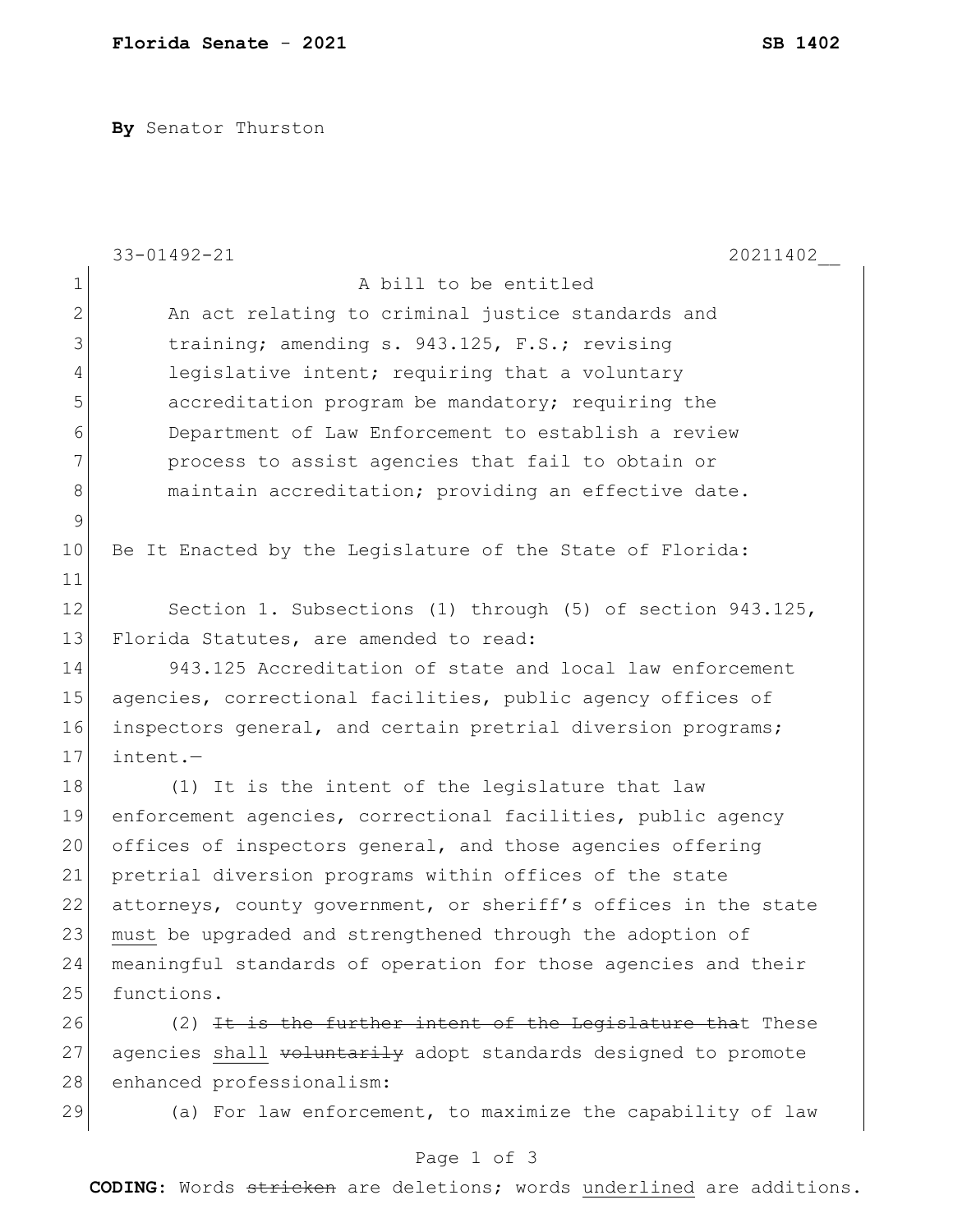|    | $33 - 01492 - 21$<br>20211402                                      |
|----|--------------------------------------------------------------------|
| 30 | enforcement agencies to enforce the law and prevent and control    |
| 31 | criminal activities.                                               |
| 32 | (b) For correctional facilities, to maintain best practices        |
| 33 | for the care, custody, and control of inmates.                     |
| 34 | (c) Within public agency offices of inspector general, to          |
| 35 | promote more effective scrutiny of public agency operations and    |
| 36 | greater accountability of those serving in those agencies.         |
| 37 | (d) In the operation and management of pretrial diversion          |
| 38 | programs offered by and through the state attorney's offices,      |
| 39 | county government, or sheriff's offices.                           |
| 40 | (3) The Legislature also intends to encourage the                  |
| 41 | eontinuation of a voluntary state accreditation program shall to   |
| 42 | facilitate the enhanced professionalism identified in subsection   |
| 43 | (2). Other than the staff support by the department as             |
| 44 | authorized in subsection $(5)$ , the accreditation program must be |
| 45 | independent of any law enforcement agency, the Department of       |
| 46 | Corrections, the Florida Sheriffs Association, or the Florida      |
| 47 | Police Chiefs Association.                                         |
| 48 | (4) The law enforcement accreditation program must address,        |
| 49 | at a minimum, the following aspects of law enforcement:            |
| 50 | (a) Vehicle pursuits.                                              |
| 51 | (b) Seizure and forfeiture of contraband articles.                 |
| 52 | (c) Recording and processing citizens' complaints.                 |
| 53 | (d) Use of force.                                                  |
| 54 | (e) Traffic stops.                                                 |
| 55 | Handling natural and manmade disasters.<br>(f)                     |
| 56 | (g) Special operations.                                            |
| 57 | (h) Prisoner transfer.                                             |
| 58 | (i) Collection and preservation of evidence.                       |
|    |                                                                    |

## Page 2 of 3

**CODING**: Words stricken are deletions; words underlined are additions.